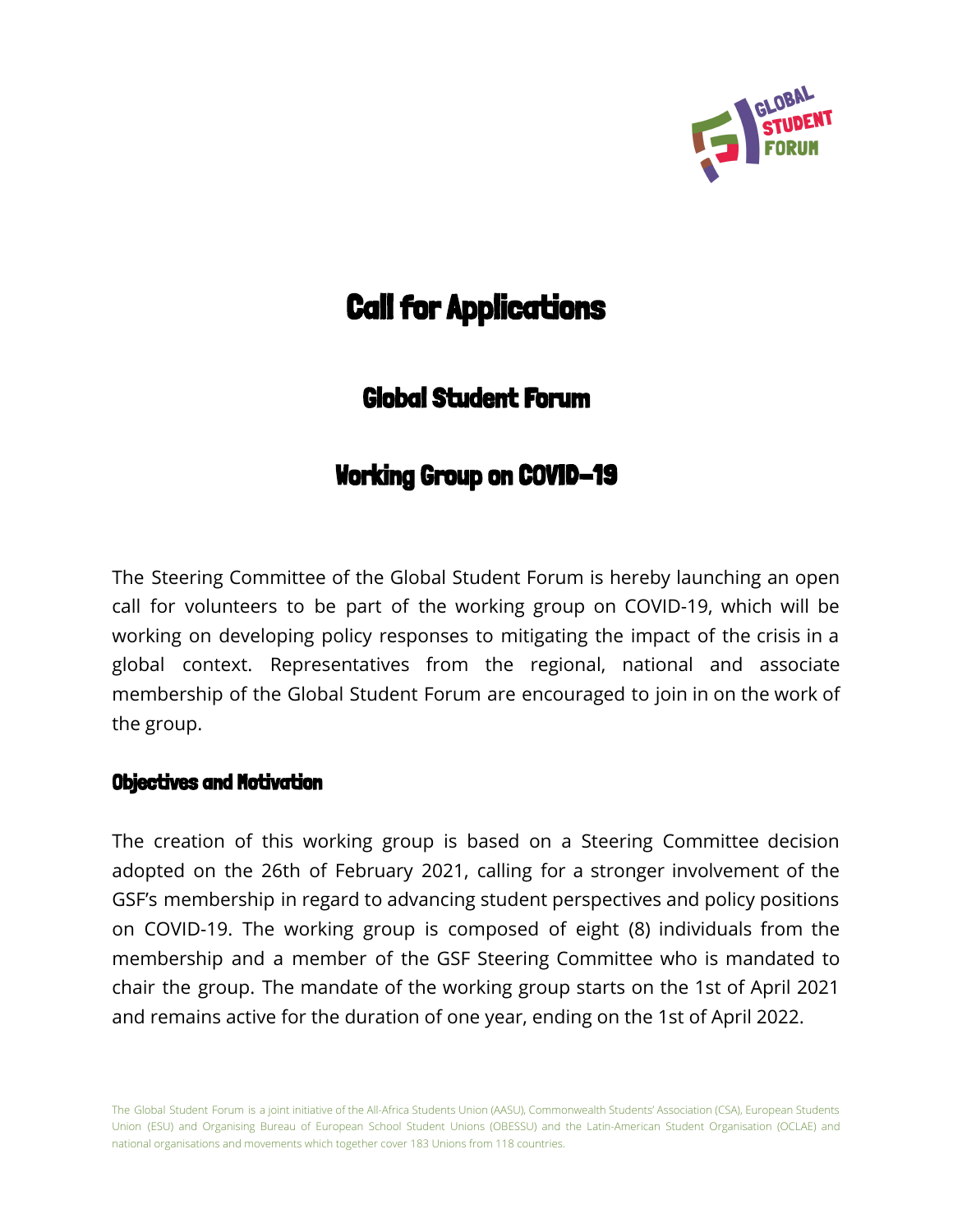

# The purpose of this Working Group is to:

- Develop a coherent position for the global students movement on a fair and just vaccination programme.
- Monitor and campaign around educational and economic developments in the aftermath of the pandemic.
- Advocate for the safeguarding of human rights for students during COVID-19.

#### Responsibility and Outcome

The working group will develop position papers on public policy and educational issues related to COVID-19; organise a summit to engage student organisations and movements on a fair and just vaccination programme; promote human rights through solidarity campaigns in response to repressive actions by governments during the pandemic; and, archive critical interventions and positions by student leaders responding to education and development issues on COVID-19.

## Application

The GSF is committed to geographic and gender balance to ensure diversity within its working groups. The Steering Committee would like to encourage individuals from all over the globe to apply in order to ensure diversity amongst the working group members and support a balanced and differentiated approach in the working group outcomes. The application should consist of a short motivation letter and a CV.

We encourage interested candidates to apply as soon as possible, but no later than the: 24th of March 2021 at 23:59 CET. Applications should be sent to steering.committee@globalstudentforum.org

The Global Student Forum is a joint initiative of the All-Africa Students Union (AASU), Commonwealth Students' Association (CSA), European Students Union (ESU) and Organising Bureau of European School Student Unions (OBESSU) and the Latin-American Student Organisation (OCLAE) and national organisations and movements which together cover 183 Unions from 118 countries.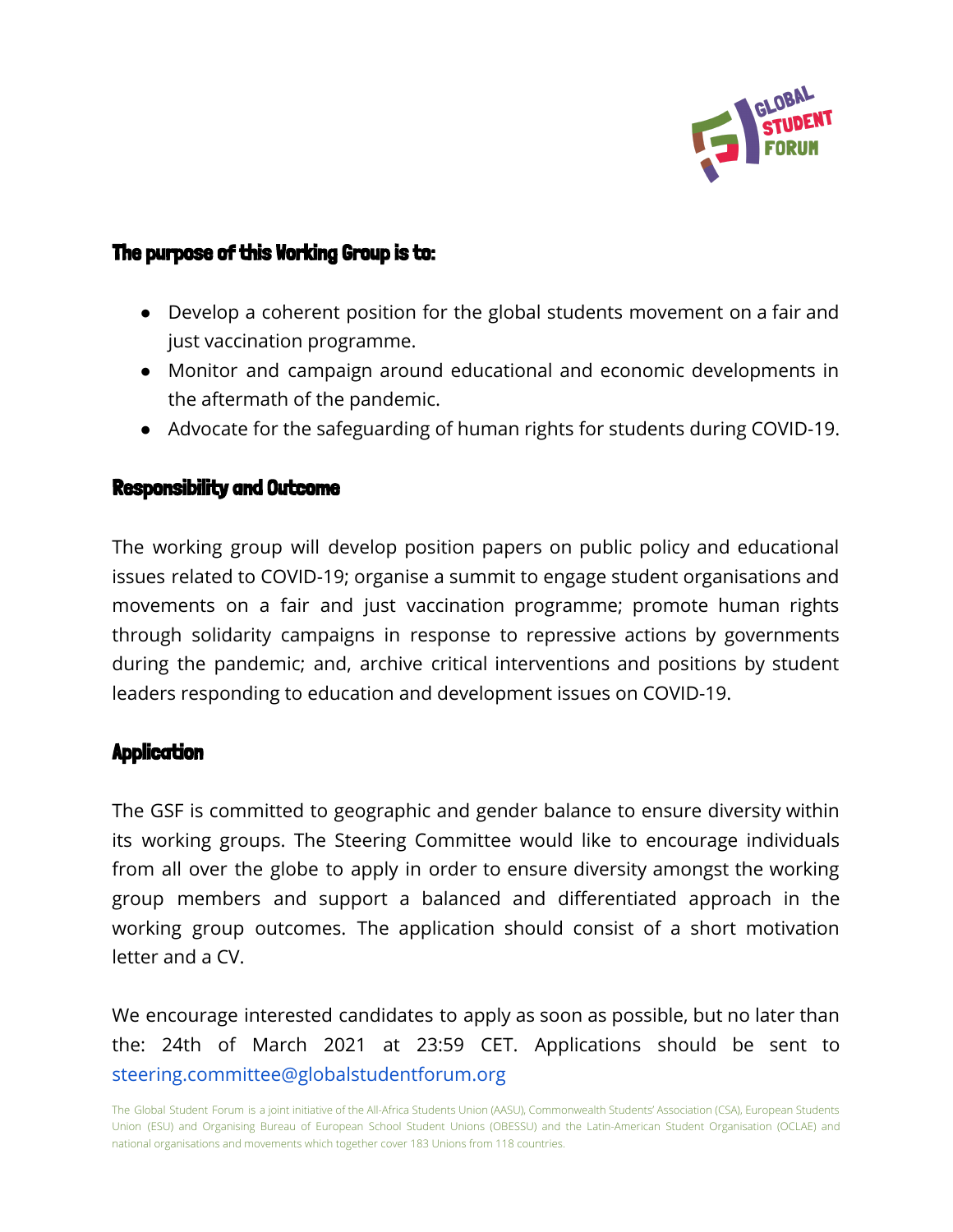

The working group members engage on a voluntary basis. Meetings of the working group will take place online, making use of online tools provided by the GSF, and face-to-face, during the GSF's future events, when possible.

## Expectations and Considerations

Working group members are expected to:

- Be capable of discussing and writing in English.
- Engage wider networks of student organisations and movements as well as relevant stakeholders in their respective regions.
- Participate in regular working group meetings held online and face-to-face, when possible (workload: 2-4 hours per week).
- Work on a voluntary basis but can expect to gain valuable policy and networking experience.
- Attend meetings and events on behalf of the working group when applicable.
- Ensure that information is widely distributed within their home organisations, movements and regional networks.

#### **Reporting**

The working group reports to the Steering Committee of the Global Student Forum. Participation in the preparation of reports to the Steering Committee is expected from working group members.